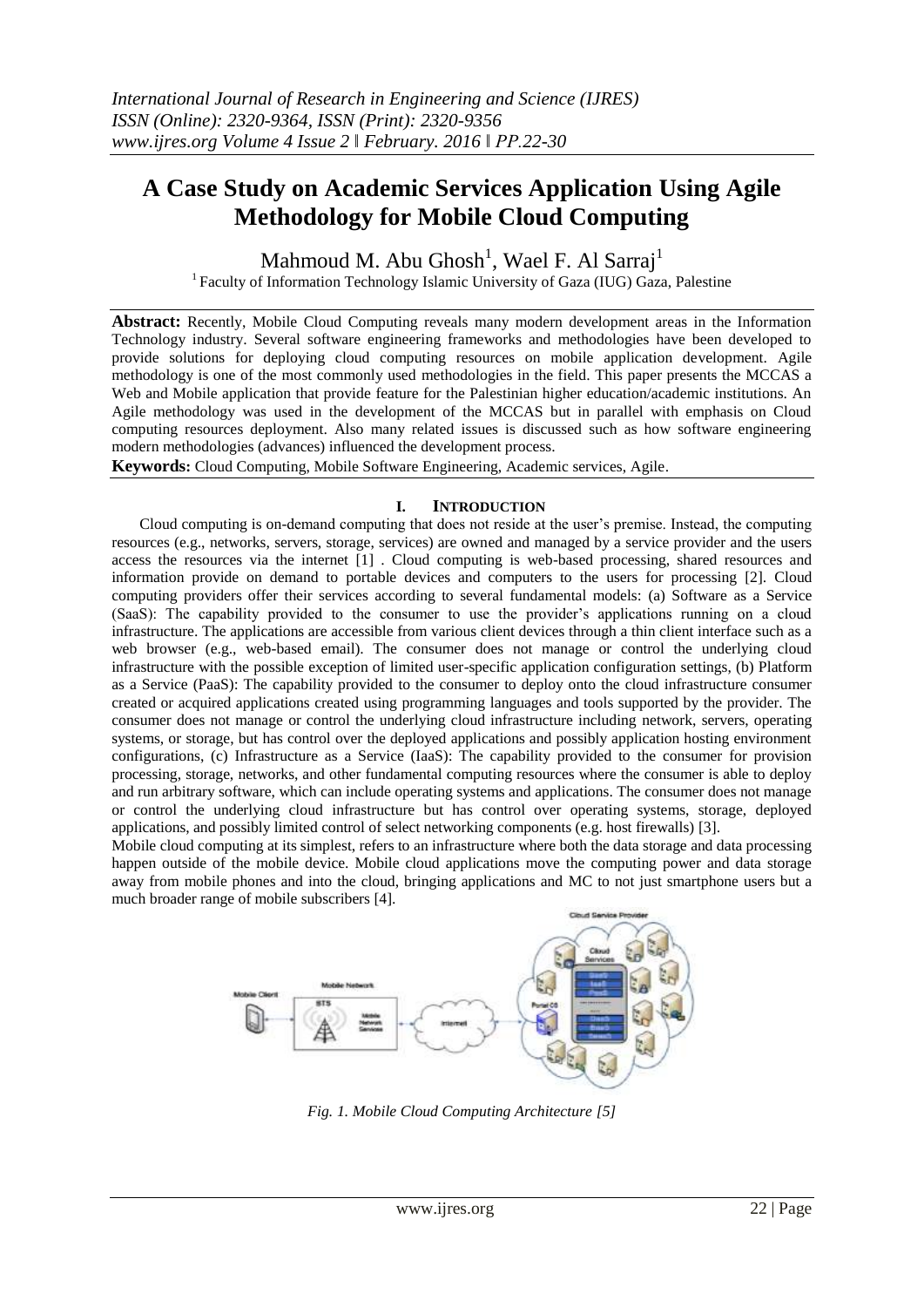Mobile Cloud Computing reveals many modern development areas in the Information Technology industry. Several software engineering frameworks and methodologies have been developed to provide solutions for deploying cloud computing resources on mobile application development. Agile software development is based on a set of principles. It comprises a group of several iterative and incremental software development methods with focus on collaboration between cross-functional and self-organizing teams. Unlike traditional software development methods, agile methods focus on collaboration and interactions rather than processes [6] as shown in Fig.2 [11]. This approach enables agile software development to be able to cater to today's fast-growing industry needs by having short development lifecycle, speedy development process and constant interaction with customers [7].

Software engineering advances make revolution in mobile application, so agile methodology work is gaining large attention nowadays in mobile cloud computing [8].<br>
EXPLORATION PLANNING TERATIONS TO PUASE



*Fig. 2. Life cycle of the XP process [11]*

## **II. RELATED WORK**

Almudarra et al. in [14] Sha Mo Cloud Service, a mobile - cloud based environment for content / media management. Design and implementation of a hybrid cloud environment was detailed with focus on integrating three tiers of the framework while preserving data security and privacy. Various aspects of development using extreme programming as an agile development methodology were discussed. The work was compared to similar projects highlighting the gains and challenges in development. The experience shows that Mobile Cloud application development can be integrated with agile development methodologies reducing the cost, time and improving software quality.

Kalathoti et al. in [15] the writer's development an CMPlayer prototype, they tried to provide a case study as a context of mixing both the technology paradigms, they built a music streaming application prototype system based on Android platform and Google App Engine to explore the impact and effect of cloud computing in mobile software environment .

AbuNaser et al. in [9] Implementing Mobile Cloud Computing Academic Services at Palestinian Higher Education Institutions (MCCAS), which is a mobile application to facilitate access. MCCAS serve the students and the academic staff of Palestinian higher education institutions. According to a study we have done, there is a strong evidence on the readiness of academic staff and students to accept and use Academic Services on Mobile in their education environment. A survey was carried out on a group of academic staff and students who used MCCAS application and answered the survey questions. The survey answered by 220 students and 51 academic staff with different levels, gender and different types of phones. The survey emphasized that MCCAS satisfies academic staff and student needs and run with high performance and compatible with all OS devices and achieved the main objective of our system.

In [9] Android Application for Islamic University Gaza (Student Portal) displaying the courses' schedule and exams' schedule for students from anywhere and anytime, also notifying the students to student lectures' schedule and exams automatically, viewing the academic information and grades report (marks transcript) for the students, providing silence schedule because most of students forget their mobile phones in normal mode during the lectures, but by the intended application, mobile phones will be automatically switched to silent mode during the lectures. But this system depends on the university Web site directly and doesn't have main activities such as semester registration and advertisement.

As illustrated in the previous related work most of them are focusing on Software Engineering methodology in particular agile model for the mobile application development: in this context we aimed to exploit their experience to guide us accomplish our work in the development of our app.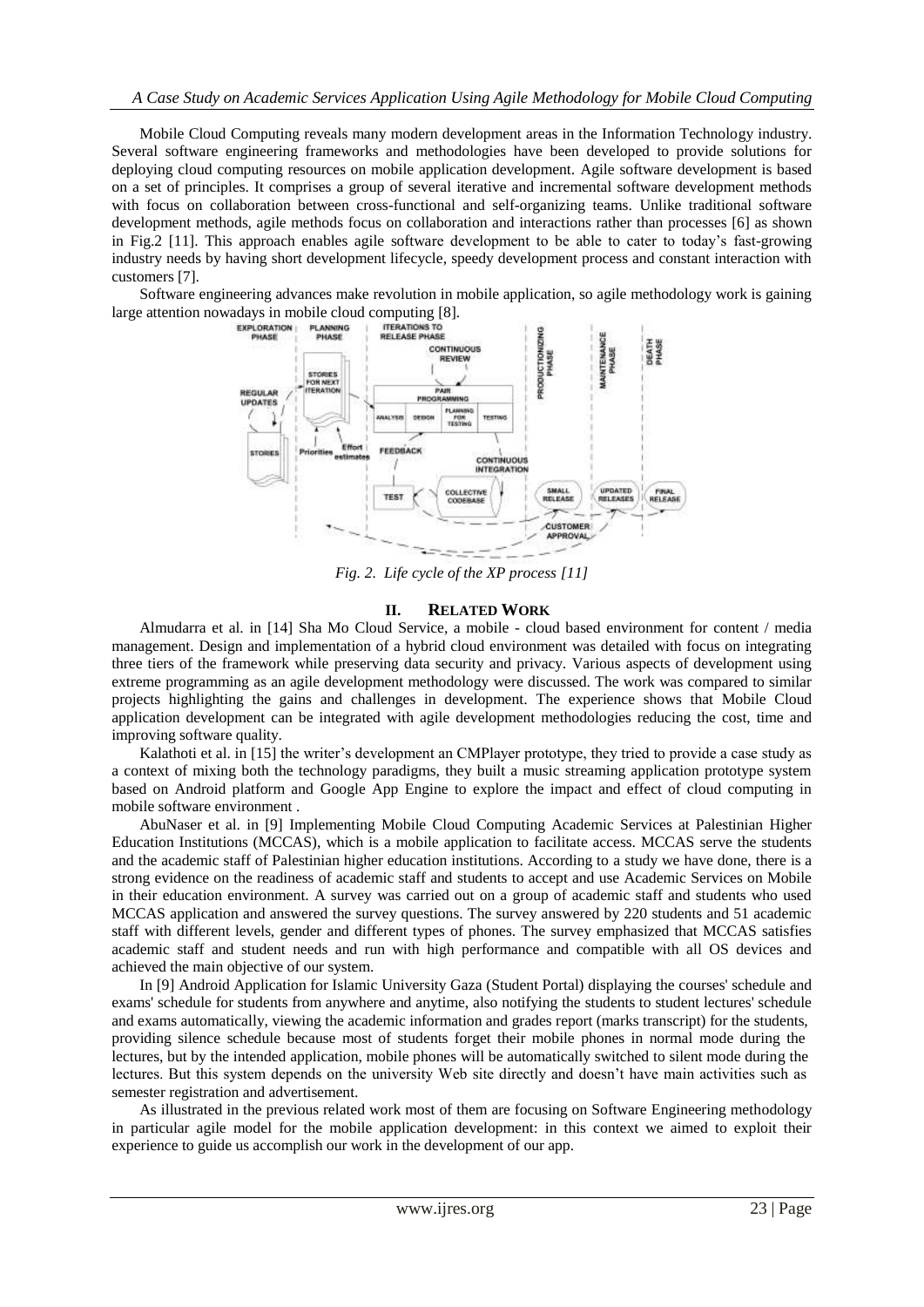# **III. ARCHITECTURE, TECHNOLOGIES, AND PROCESS**

In this section, we will present the Mobile Cloud Computing Academic Services at Palestinian Higher Education Institutions (MCCAS) is a mobile application to facilities access to the Academic services to discover the impact and effect of cloud computing in mobile software environment. MCCAS serve the students, and the lecturers on Palestinian higher education institutions [9, 10] with Google App Engine in the backend. The prototype system is served as a major study subject facilitating in exploring the mobile software engineering advances in cloud computing environment.

## *A. Architecture*

The MCCAS adopts the 3-tier client-server architecture and design pattern in which the presentation tier, business logic tier, data storage/access tier are developed and maintained as independent modules so that each module can be updated or replaced independently. The prototype enables application smart phone users to access to the Google cloud space for Academic services shown in Fig. 3 [15, 16,18].



*Fig*. <sup>3</sup> *: Overall System Architecture [16]*

# **1. Overview**

The presentation tier is a standard mobile application. This is the highest level of the application which student can use the main function as register courses, view transcript. The logic tier is across Internet between two end points: application smart phone and web application. It executes the user commands by sending a HTTP request to the cloud server end, invoking server end components execution, and retrieving back the result in a HTTP response. The data tier adopts the server as the end framework.

# **2. System Building Block**

To prototype using Academic services from the cloud, MCCAS has the following building blocks shown in Fig. 4 [16].



*Fig.* <sup>4</sup> *: System Building [16]*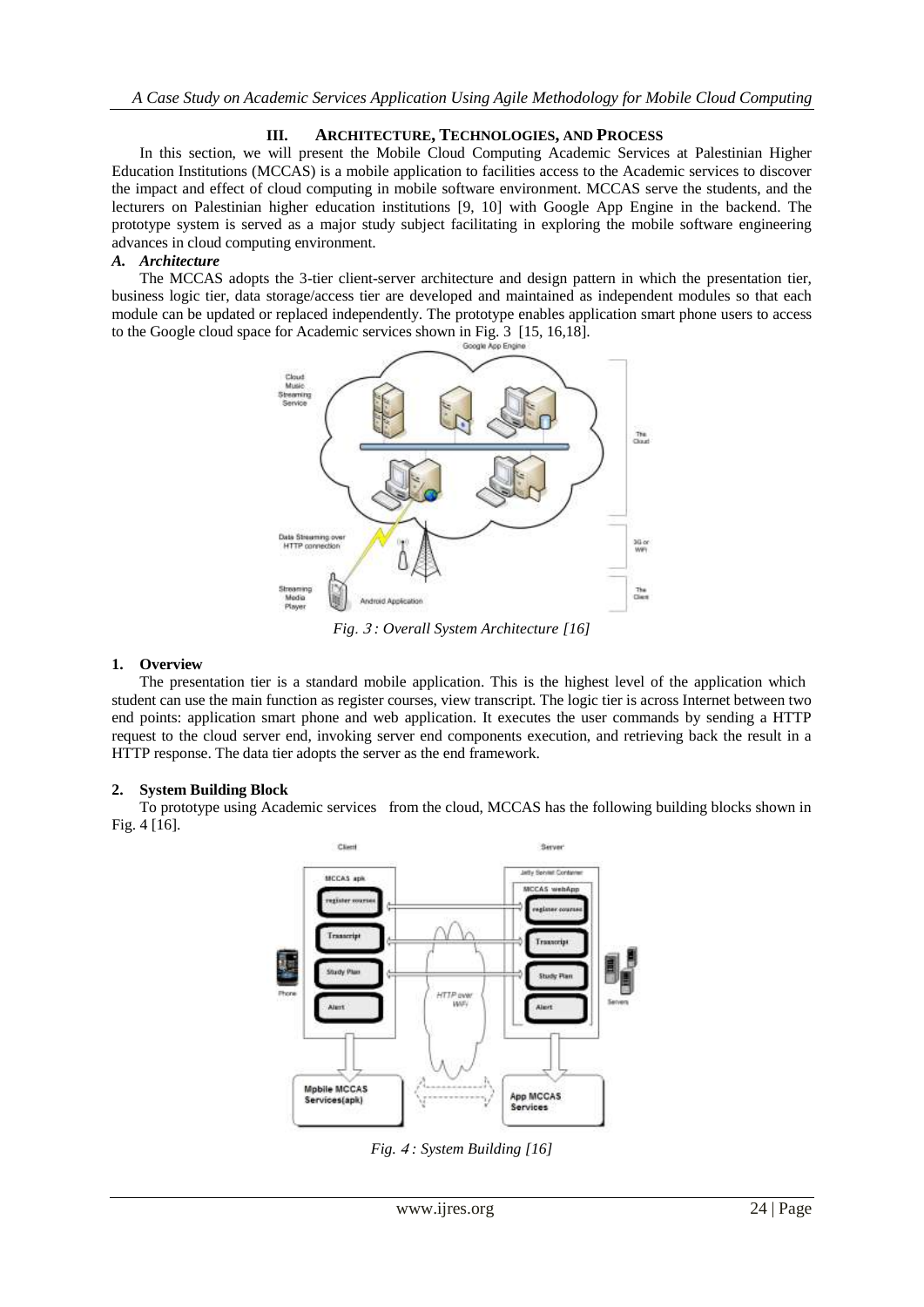On the cloud space or the final servers, the MCCAS web app consists of several J2EE servlets for register courses, display the academic information for the students, also display grades report (Transcript), also the application must send an alert for the user when a new grade added, before the exam date in 3 days, and before the lecture start in 15 munities. The application must display the Study Plan. The application must display the courses schedule ,it must display the exams schedule and user authentication services.

The web app is hosted in the HTTP server. HTTP is adopted by the framework to serve as a java-based HTTP server and javax.servlet container. App MCCAS provides essential quota-based cloud computing components in which Data store services are used by MCCAS web application. On the client side, the MCCAS client app contains the corresponding activities to server end servlets, and presents a user interface to navigate the end user accessing to the services. The HTTP protocol is used by both command and data channels. By contrast, the command channel is explicitly established between the MCCAS client and server components and maintained by the MCCAS application client for command request and information exchange.

### **3. System Interface**

The main functioning on the application as registration for a course flow can be shown in Fig. 5 [9]. Student hits registration link at Home Page interface. After logon the user can navigate to main services interface and select Academic services, there are alternatives services can have done as view transcript, see financial record, View Study Plan, view registered courses, register course, view the academic information, view the courses schedule, view the exam schedule, also can order academic queries, send complaints and suggestions, and finally can view laws and regulations academy. Then the user choose course from registered courses which he wants to register and press register button. register function sent to controller then to registered courses, then registered courses will be shown after register process [9, 10].



*Fig.* <sup>5</sup> *: The sequence diagram for registration process [9]*

### *B. Technologies*

### **1. Client Side**

The client development is carried using the iOS and Android J2SE technologies and Application Framework. The MCCAS client application consists of self-defined activities for the user interface design and utilizes the system MCCAS service for Academic services. The MCCAS middle tier networking components are built upon the Apache HTTP Client library which is essentially based on the WebKit native runtime library. The server response data is wrapped in form of XML format. The rich set of the Android application framework makes it possible to build a rich featured cloud based application in mobile phone device.

### **2. Server Side**

The server development is carried using J2EE technologies (JSP/Servlet) and integrated with MCCAS services. Similar to Android platform, Eclipse IDE is the preferred development environment for MCCAS based web application.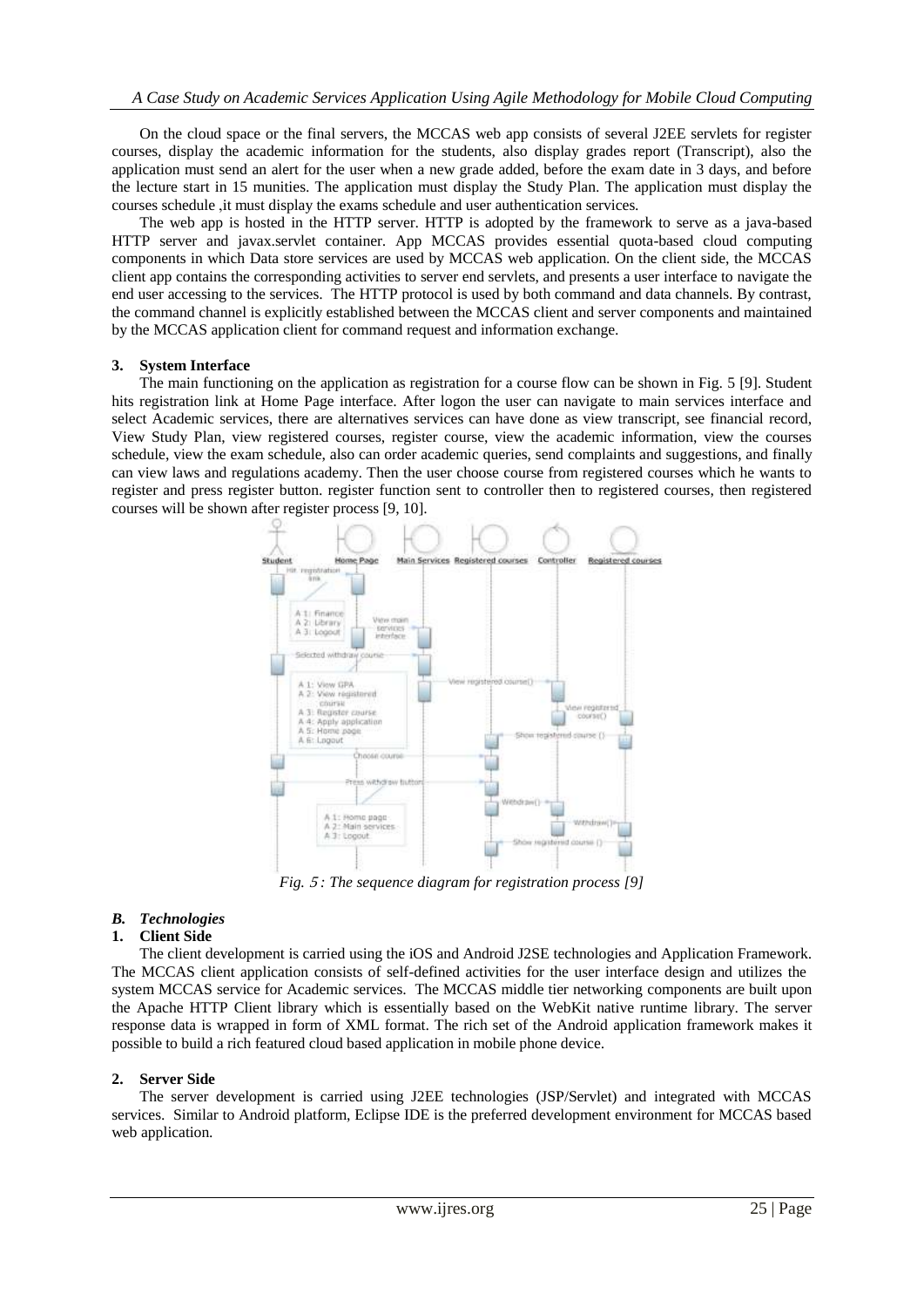## *C. Cloud Based Mobile Software Development Process (Agile methodology)*

Agile methodology as Fig. 6 [8] was used to develop MACCAS application. It was promoting collaboration between both the customers and developers to retrieve immediate feedback and to acknowledge their changing requirements swiftly. It is highly iterative; developers could easily refine each of the development phases either the ones which are completed or the one which just started anytime as appropriate [9].

Agile software development methods have two main units of delivery: releases and iterations. A release consists of several iterations, each of which is like a micro-project of its own. Features, defects, enhancement requests and other work items are organized, estimated and prioritized, then assigned to a release. Within a release, these work items are then assigned by priority to iterations [11].



*Fig.* <sup>6</sup> *: Cloud Based Mobile using Agile phases [8]*

Agile methodology incorporates the SDLC phases as shown in Fig. 7 [8] starting from the Planning phase up to the Maintenance phase.



*Fig.* <sup>7</sup> *: Phase of SDLC in each iteration [8]*

A relationship between software development life cycle (SDLC) and some agile software development methodologies are given on Fig. 8 [11]. It should be noticed that various agile software development methodologies have different focuses in terms of a) software development project management, b) software development process, and c) software programming practices/activities/products; moreover, they are applicable to different stages of software development life cycle [11-13].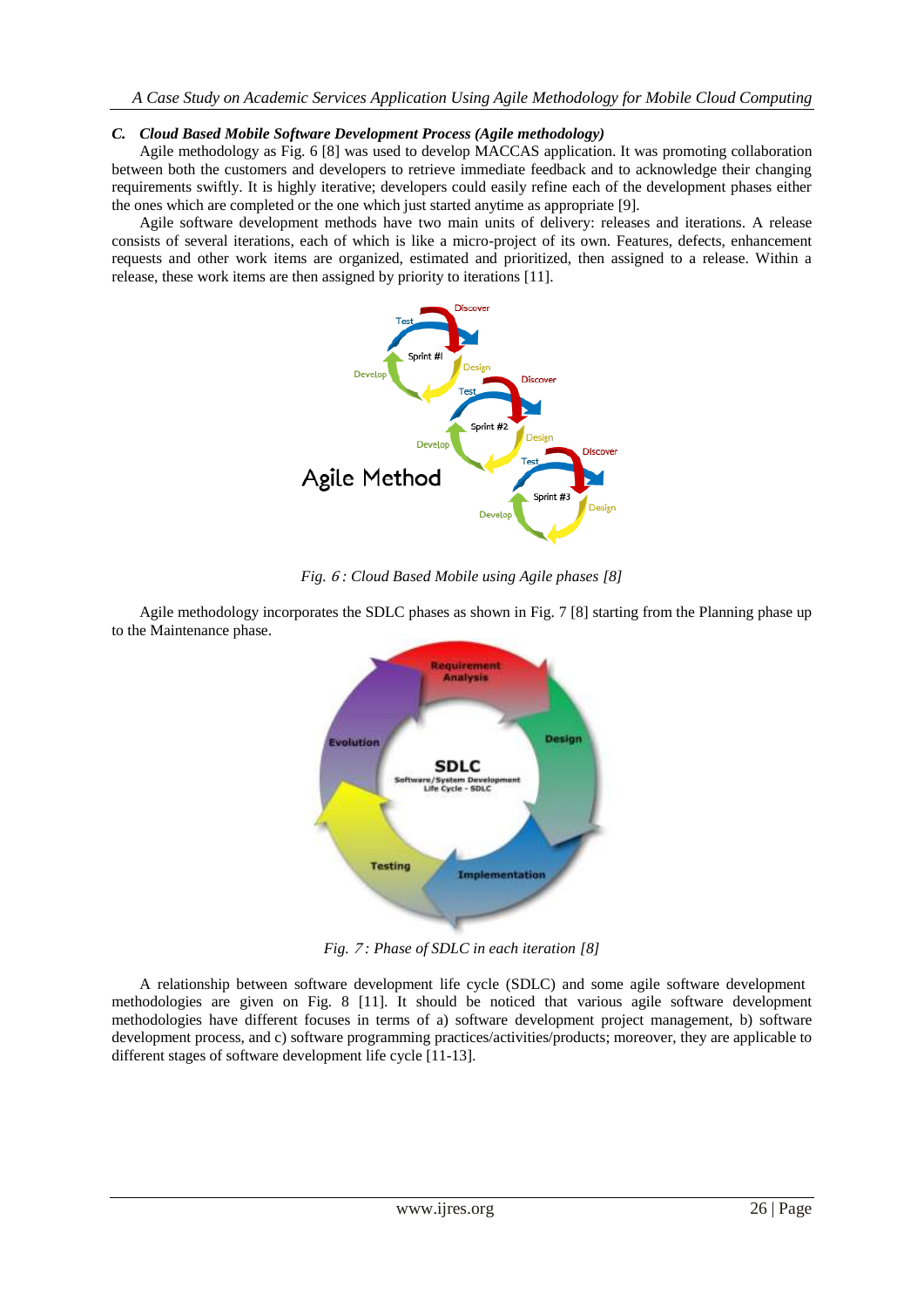

*Fig*. <sup>8</sup> : *Relationship between software development life cycle and agile development methodologies [11]* **IV. MCCAS**

In this section, is using agile methodology for develop MCCAS application described, also explain each phases of the methodology and the activities which are planned to be executed and explained.

## *A. Requirement Analysis*

It is the first phases, in this phase business requirements are gathered. it focuses on the project managers and stake holders to determine the requirements, the Student Academic Service Requirement. There are two main categories of the system functions we from the gathered requirements. The first category handles the user interface and the display of the functions including display the academic information for the students, courses, register the courses, grades report (Transcript), courses schedule, exams schedule, Study Plan, financial report and Order academic queries. The second category handle the notification including remind the students for lectures and exams time automatically.

## *B. System Design*

In this section, we will present a high level architecture of the MCCAS (Mobile Cloud Computing: Academic Services for Palestinian Higher Education Institutions), a mobile smart phone application prototype system with Google cloud computing in the backend. The prototype system is served as a major study subject facilitating in exploring the mobile software engineering advances in cloud computing environment.

# **1. Client Design**

All the Services of MCCAS display is this interface as shown in Fig. 9 [9] academic services, library services, eLearning services, email services, exam bank services, the news and announcement, also the setting.



*Fig. 9 : The main services interface [9]*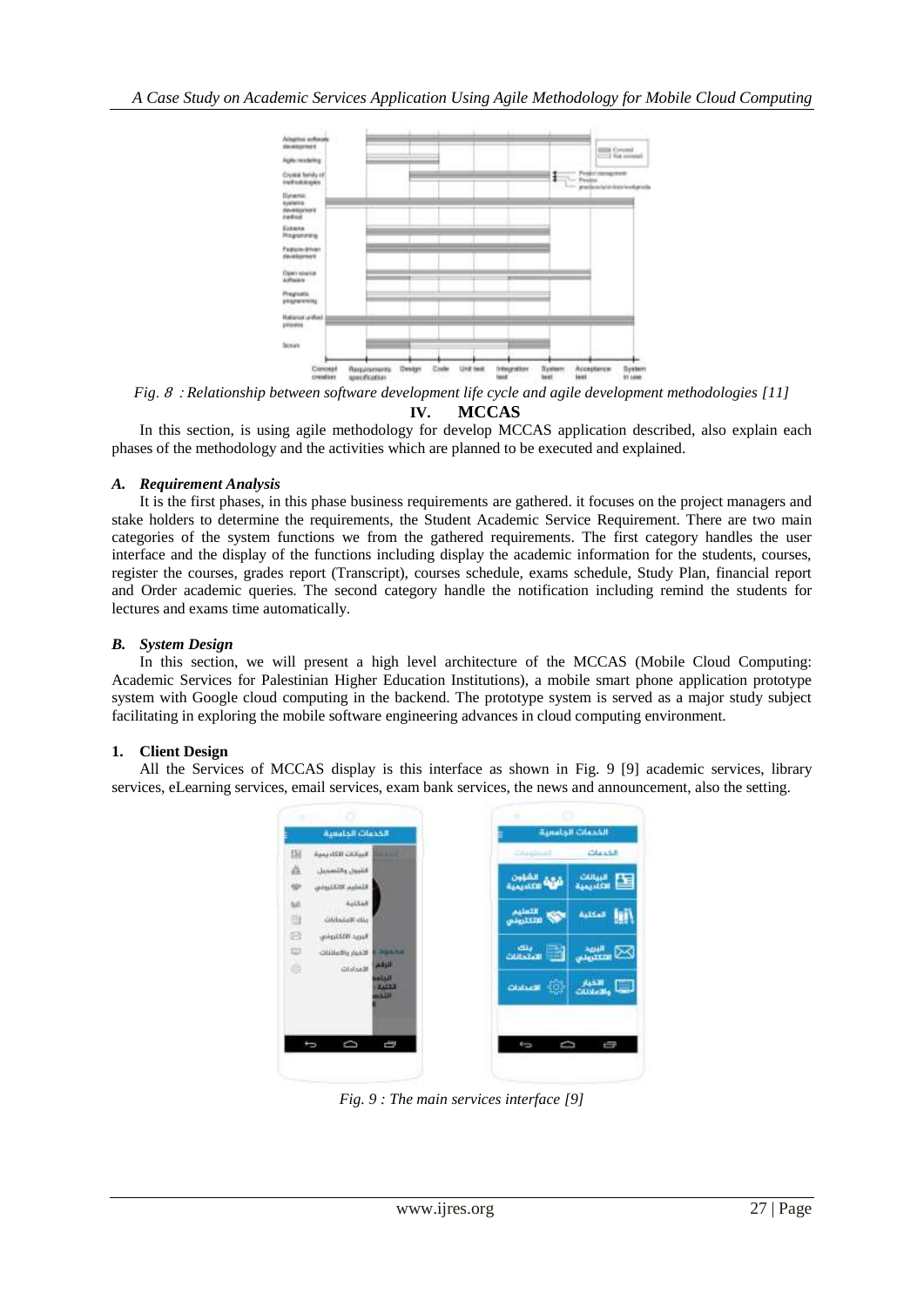Academic Information Interface as shown in Fig. 10 [9], It is display the Academic Information, as profile picture, name, Student id, University name, College name, specialized and the academic level, GPA, the hours that studied, the hours will be studied, and the registered hours



*Fig. 10 : Display the Academic Information interface [9]*

Registration services interface Through this interface can user view scheduling course, exam scheduling, financial record, semester registration, the course can be registered, Transcript, view study plan, view loan and scholarship, electronic application icon, view the honorary board for student college as shown in Fig. 11 [9].



*Fig. 11 : Interface for registration services [9]*

### **2. Middle-Tier Design**

The middle tier includes the MCCAS client application that has networking capabilities to interact with the client user interface and send commands to the MCCAS server. I have seen the similarity for the architecture between cloud space and traditional client/server structure. Indeed, the communication channel over cloud is based on HTTP request/response approach, mainly because the web app acts like an isolation layer with the hosting cloud system. The MCCAS application stores data in the cloud space where the data base store and provides SQL like query language for search, add, remove, and replace actions.

### *C. Deployment*

The prototype project took the best practice by using Eclipse IDE with plugins for MCCAS. In addition, we also use the Apache java library for Multipart Entity HTTP POST method support. The work on MACCAS is divided in modules/units and actual coding is started. Since, in this phase the code is produced so it is the main focus for the developer. To deploy the web app into the MCCAS cloud space, the developer needs to get a unique application ID from the MCCAS and apply it to the web app, and then click the "Deploy" button from the Eclipse IDE. The Eclipse will clean up the project and recompile it before delivering the output folder to the cloud.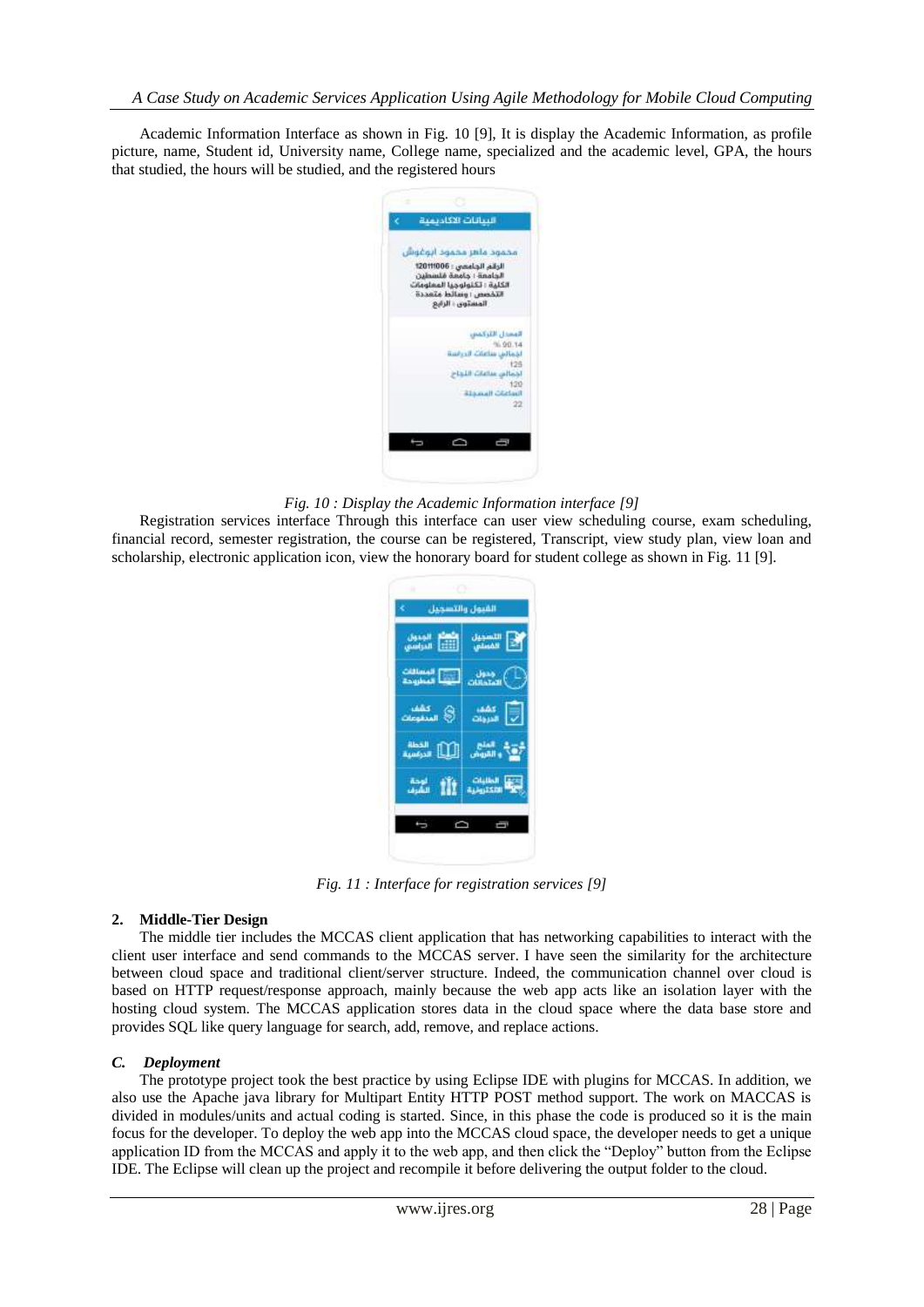# *D. Testing*

Testing is a very important phase that evaluates and verifies that the functionality gives the desired results. Testing was done on multiple ways as following: -

- System Tests: after finishing the analysis and design phases, we start implemented the application, in each iteration a new version come out. In every version we test as a developer the function requirement of the system, check if all the processes work correctly, the flow of data in all the services are correct.
- Screen testing: Each screen tested with multiple screen size. After each screen developed was tested on all four screen sizes (small, medium, large, and x large).
- Integration testing: This test need in every iteration from the methodology, because a new features and functionalities add to the system, so we need to ensure that this functionality is running correctly and does not affect other functionalities.
- Acceptance testing: we present the application for 20 users, admission & registration staff, and IT staff, to measure the acceptance level. So we changed the design of the interfaces many times to be satisfied with the users.

## *E. MCCAS Evaluation*

After finishing MCCAS development, we made a survey. This survey answered by a group of academic staff and students who's used the application and answered the survey questions. The survey answered by 220 students and 51 academic staff with different levels, gender and different phones types such as: Galaxy Tab, Galaxy S3, Galaxy S4, Galaxy Ace, Nokia Lumia 920, iPhone 4, iPhone 4S, iPhone 5, Sony Xperia z2, Sony Xperia m and HTC. The survey emphasize that MCCAS satisfies academic staff and student needs and run with high performance and compatible with all OS devices and achieve the main objective of our project. 89% of the students were in favor of the registration courses process were comfortable, 100% of the evaluators emphasize the view of table of exams and schedule courses were easy, 40 % said that transcript view in suitable way, 89% said it is easy to see the courses, also financial record was encouraged by 59%, the application provides academic plan 73% appropriately, but 60% support the electronic applications [10, 17] . Also I test the application performance by the bit-rate in 1 second, every activity how many time it take using MCCAS and in the tradition registration system for example to client need to register a course how many time need to finish this activity, on the other hand how many times needed in the tradition registration (Table 1. shows an example).

| TABLE 1. PERFORMANCE - MCCAS VS. WEBSITE(TRADITION) |            |              |
|-----------------------------------------------------|------------|--------------|
| <b>Functions</b>                                    | MCCAS (ms) | Website (ms) |
| <b>Request Transcript</b>                           | 54         | 118          |
| <b>Register Courses</b>                             | 72         | 129          |
| Request courses Schedule                            | 38         | 103          |
| Request Exams Schedule                              | 36         | 98           |
| <b>Request Financial Report</b>                     | 63         | 122          |

# **V. DISCUSSION**

Agile methodology was adapted to develop MCCAS application, it is incorporating the SDLC phases starting from the Planning, analysis, design, implementation, test and evaluation up to the Maintenance phase in each iteration. During the prototype development, we were benefited from the free "out of box" GAE admin console - it reduced the server side maintenance work. We also took advantage of the free quota of the GAE cloud resources (CPU and storage) throughout the entire development process and ended up with zero cost - this PaaS platform does helped us in making the best-ever cost saving on server holding. While we were focusing on the technical details with the prototype modeling and implementation, we do look at the mobile cloud impact to business model and management process. There is no doubt that mobile cloud computing opens a wide door enabling innovations. Using Agile let the Stakeholders more engaged with the application, also to be involved throughout building the application by each iteration the users deal with it. New features are delivered quickly and frequently, with a high level of predictability for the customers, also new or changed items can be planned for the next iteration, providing the opportunity to introduce changes within a few weeks. By allowing the client to determine the priority of features, so the application can serve the features that provide the most business value so focused on Business Value. By producing frequent builds and conducting testing and reviews during each iteration, quality is improved by finding and fixing defects quickly and identifying expectation mismatches early and let the application more easily for the users.